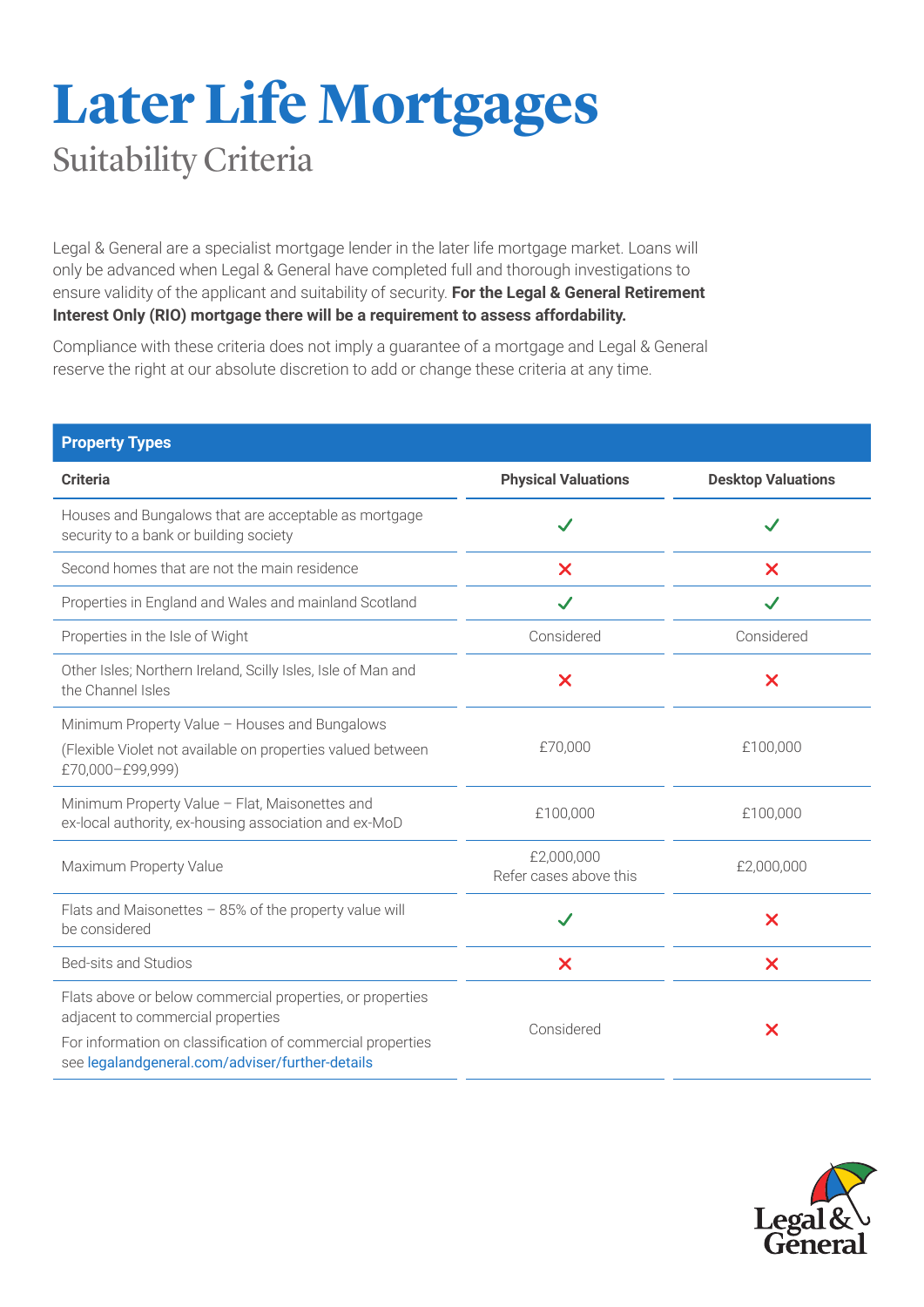| <b>Property Types continued</b>                                                                                                                                                                                                                                                                                                                                                                        |                            |                           |
|--------------------------------------------------------------------------------------------------------------------------------------------------------------------------------------------------------------------------------------------------------------------------------------------------------------------------------------------------------------------------------------------------------|----------------------------|---------------------------|
| <b>Criteria</b>                                                                                                                                                                                                                                                                                                                                                                                        | <b>Physical Valuations</b> | <b>Desktop Valuations</b> |
| • Up to 5 storeys with no lift<br>• Up to 10 storeys with a lift<br>• Between five and ten storeys with no lift, if flat is located<br>on floor 3 and below                                                                                                                                                                                                                                            | $\checkmark$               | X                         |
| Freehold flats                                                                                                                                                                                                                                                                                                                                                                                         | $\boldsymbol{\mathsf{x}}$  | $\boldsymbol{\mathsf{x}}$ |
| Flats/maisonettes with no block building insurance                                                                                                                                                                                                                                                                                                                                                     | X                          | $\boldsymbol{\mathsf{x}}$ |
| Age restricted properties (5% reduction on LTV's)                                                                                                                                                                                                                                                                                                                                                      | $\checkmark$               | $\boldsymbol{\mathsf{x}}$ |
| Sheltered housing (5% reduction on LTV's)                                                                                                                                                                                                                                                                                                                                                              | Considered                 | $\boldsymbol{\mathsf{x}}$ |
| Retirement Villages (65% of the property value will<br>be considered)                                                                                                                                                                                                                                                                                                                                  | Considered                 | $\boldsymbol{\mathsf{x}}$ |
| Service charge and Ground Rent combined exceed 1.5%<br>of the property value                                                                                                                                                                                                                                                                                                                           | $\boldsymbol{\mathsf{x}}$  | $\boldsymbol{\mathsf{x}}$ |
| Re-sale fee exceeds 3% of the property value                                                                                                                                                                                                                                                                                                                                                           | X                          | $\boldsymbol{\mathsf{x}}$ |
| New build properties are defined as properties up to two<br>years old or being occupied for the first time with NHBC<br>Certificate, Building Warranty, or acceptable Professional<br><b>Consultant Certificate</b><br>Details of acceptable New Build Warranties can be found<br>at legalandgeneral.com/adviser/further-details                                                                       | $\checkmark$               | $\boldsymbol{\mathsf{x}}$ |
| Properties between two-ten years old with NHBC<br>Certificate, Building Warranty or acceptable Professional<br>Consultant Certificate<br>Details of acceptable New Build Warranties can be found<br>at legalandgeneral.com/adviser/further-details                                                                                                                                                     | $\checkmark$               |                           |
| Properties in poor state of repair or in need of full<br>refurbishment;<br>or properties deemed unacceptable by a valuer due<br>to major restrictions on saleability                                                                                                                                                                                                                                   | X                          | X                         |
| Certain properties upon agreement that repair works will<br>be carried out upon completion or receipt of the monies                                                                                                                                                                                                                                                                                    | Considered                 | $\boldsymbol{\mathsf{x}}$ |
| Properties without mains water, or have water supplied<br>from a Bore Hole or private water source                                                                                                                                                                                                                                                                                                     | $\boldsymbol{\mathsf{x}}$  | $\boldsymbol{\mathsf{x}}$ |
| • Annexes sharing council tax banding and services of<br>the main property, where the annexe is either empty at<br>completion or occupied by either a maximum of two<br>family members or on a contracted live-in carer, each<br>of whom signs a Deed of Consent<br>• With separate council tax banding can be considered<br>but must be part of the main legal title and have no<br>separate services |                            | X                         |
| Properties defective under the 1984 housing act                                                                                                                                                                                                                                                                                                                                                        | $\boldsymbol{\mathsf{x}}$  | $\boldsymbol{\mathsf{x}}$ |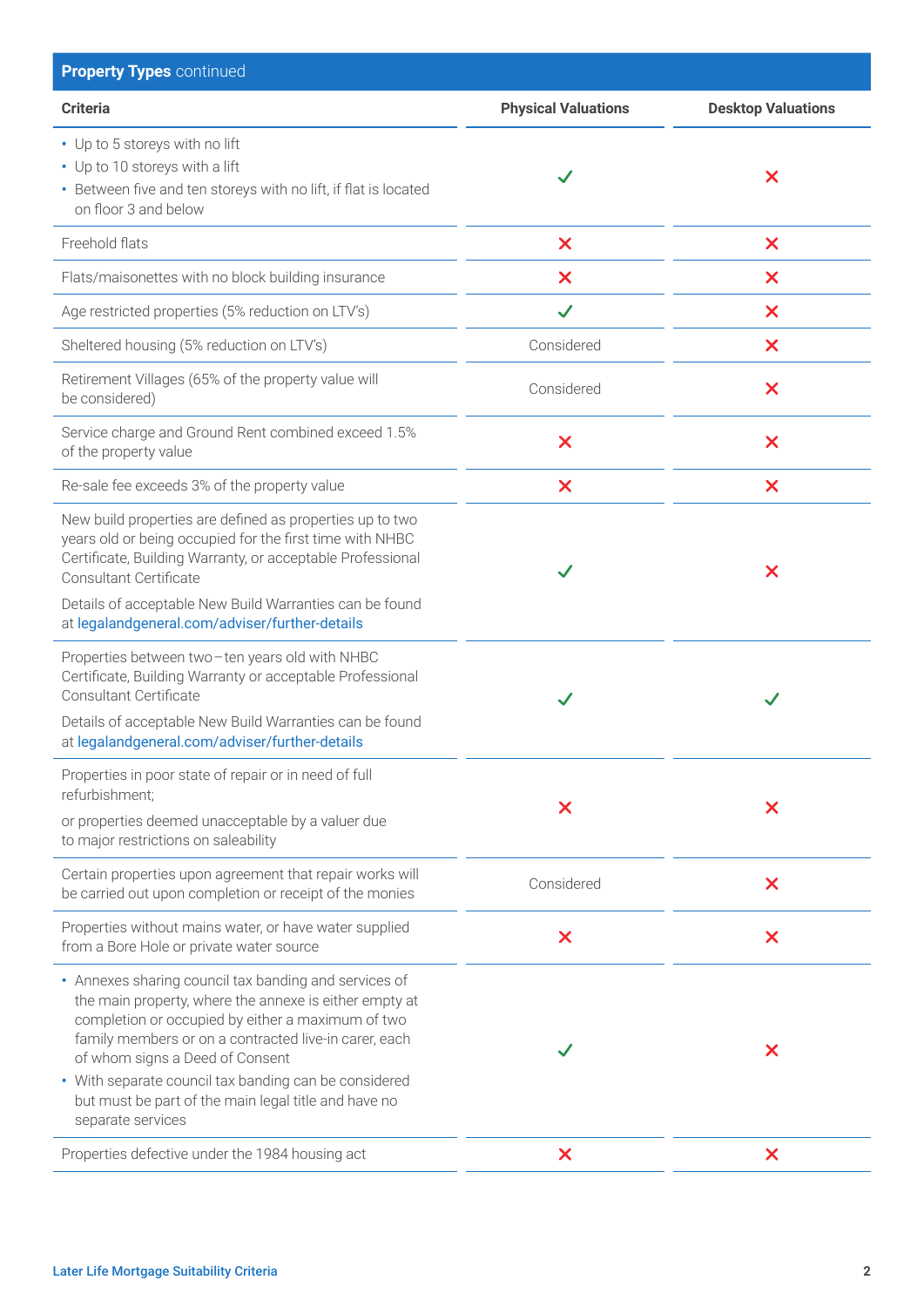| <b>Physical Valuations</b> | <b>Desktop Valuations</b> |
|----------------------------|---------------------------|
| $\boldsymbol{\mathsf{x}}$  | $\boldsymbol{\mathsf{x}}$ |
|                            |                           |
| X                          | X                         |
|                            |                           |
|                            | $\boldsymbol{\mathsf{x}}$ |
| $\checkmark$               | $\boldsymbol{\mathsf{x}}$ |
|                            | $\boldsymbol{\mathsf{x}}$ |
| $\boldsymbol{\mathsf{x}}$  | $\boldsymbol{\mathsf{x}}$ |
| X                          | X                         |
|                            |                           |

| <b>Property Tenure</b>                                                                                                                                                         |                            |                           |
|--------------------------------------------------------------------------------------------------------------------------------------------------------------------------------|----------------------------|---------------------------|
| <b>Criteria</b>                                                                                                                                                                | <b>Physical Valuations</b> | <b>Desktop Valuations</b> |
| Freehold or Leasehold. Absolute ownership in Scotland.<br>For leasehold, age of the youngest applicant at completion,<br>plus remaining lease term, must be at least 175 years |                            |                           |
| Properties with up to 15% flying freehold                                                                                                                                      |                            |                           |
| England and Wales Grade 2; Scotland Grade C<br>Listed Buildings                                                                                                                |                            |                           |
| England and Wales Grade 1 and Grade 2*<br>Scotland Grade A and Grade B Listed Buildings                                                                                        | Х                          |                           |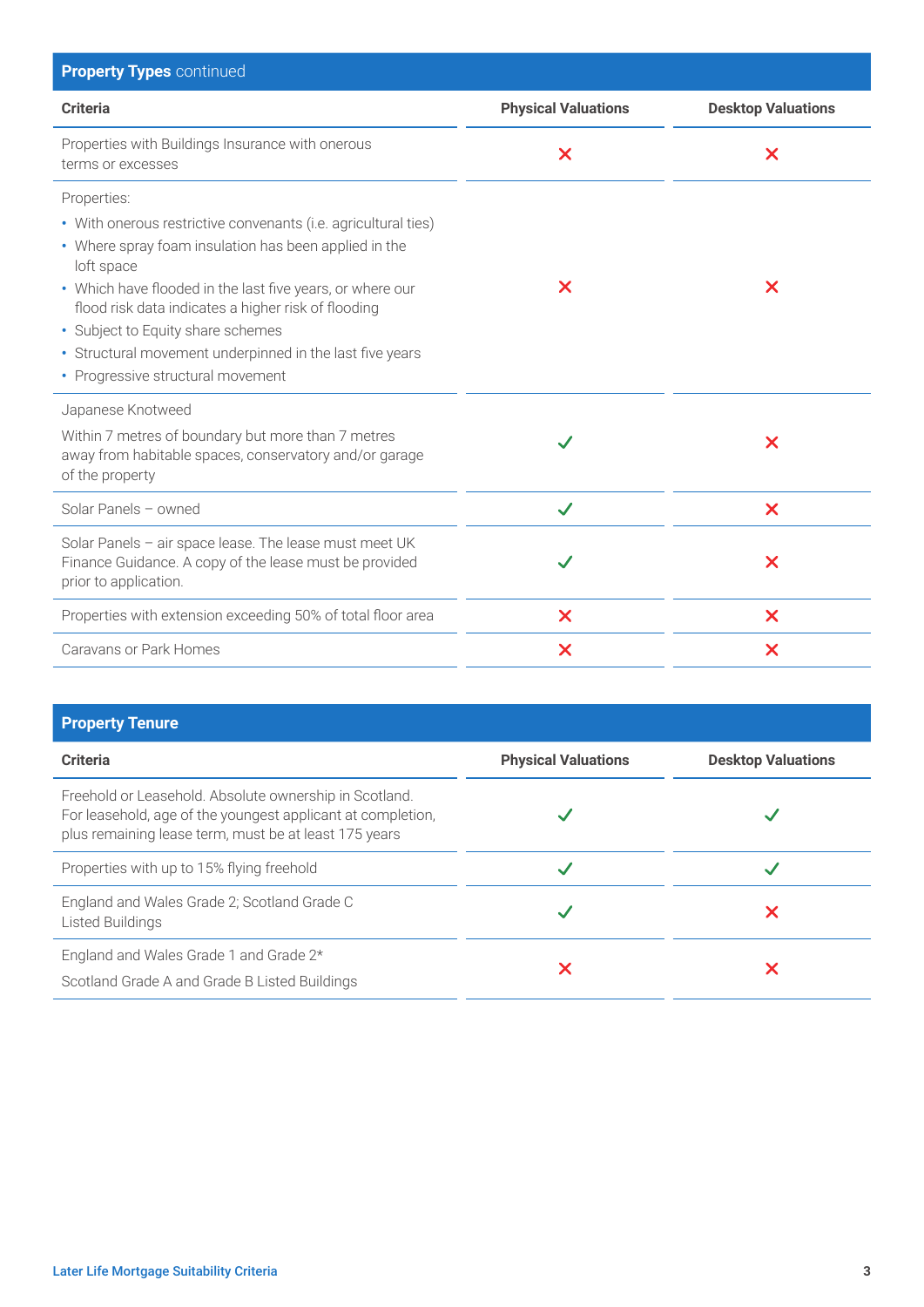| <b>Construction</b>                                                                                                                                                  |                            |                           |
|----------------------------------------------------------------------------------------------------------------------------------------------------------------------|----------------------------|---------------------------|
| <b>Criteria</b>                                                                                                                                                      | <b>Physical Valuations</b> | <b>Desktop Valuations</b> |
| Timber framed properties built after 1960                                                                                                                            | $\checkmark$               | $\checkmark$              |
| Timber framed properties built before 1900                                                                                                                           | Considered                 | X                         |
| Timber framed properties built between 1900-1960                                                                                                                     | $\boldsymbol{\mathsf{x}}$  | $\boldsymbol{\mathsf{X}}$ |
| Brick and solid stone                                                                                                                                                | $\checkmark$               | $\checkmark$              |
| Steel framed built before 2001 or steel-clad properties                                                                                                              | $\boldsymbol{\mathsf{X}}$  | $\boldsymbol{\mathsf{x}}$ |
| Wimpey no fines or Mundic properties with current A1<br>category report held                                                                                         | $\checkmark$               | $\checkmark$              |
| • Other types of concrete; Prefabricated reinforced<br>concrete (PRC) and non A1 Mundic concrete or<br>High Alumina cement properties<br>• Large panel systems (LPS) | $\boldsymbol{\mathsf{x}}$  | $\boldsymbol{\mathsf{x}}$ |
| <b>Standard Construction</b>                                                                                                                                         | $\checkmark$               | $\checkmark$              |
| Single Skin Construction up to 15% - this can include a<br>kitchen or bathroom provided there is only one wall that<br>is single skin                                | Considered                 | $\boldsymbol{\mathsf{x}}$ |
| Single skin construction of the full building, above ground<br>floor or housing habitable rooms                                                                      | $\overline{\mathsf{x}}$    | $\overline{\mathsf{x}}$   |
| Tiled or Slate roof building                                                                                                                                         | $\checkmark$               | $\checkmark$              |
| • Property originally built with a flat roof<br>• Property with a flat roof where 50% or more of the roof<br>forms part of an extension                              | Considered                 | $\boldsymbol{\mathsf{x}}$ |
| Thatched roof buildings                                                                                                                                              | $\boldsymbol{\mathsf{X}}$  | $\boldsymbol{\mathsf{x}}$ |
|                                                                                                                                                                      |                            |                           |

| <b>Physical Valuations</b> | <b>Desktop Valuations</b> |
|----------------------------|---------------------------|
| $\checkmark$               |                           |
| Considered                 | $\overline{\mathsf{x}}$   |
| X                          | X                         |
| Considered                 | X                         |
|                            |                           |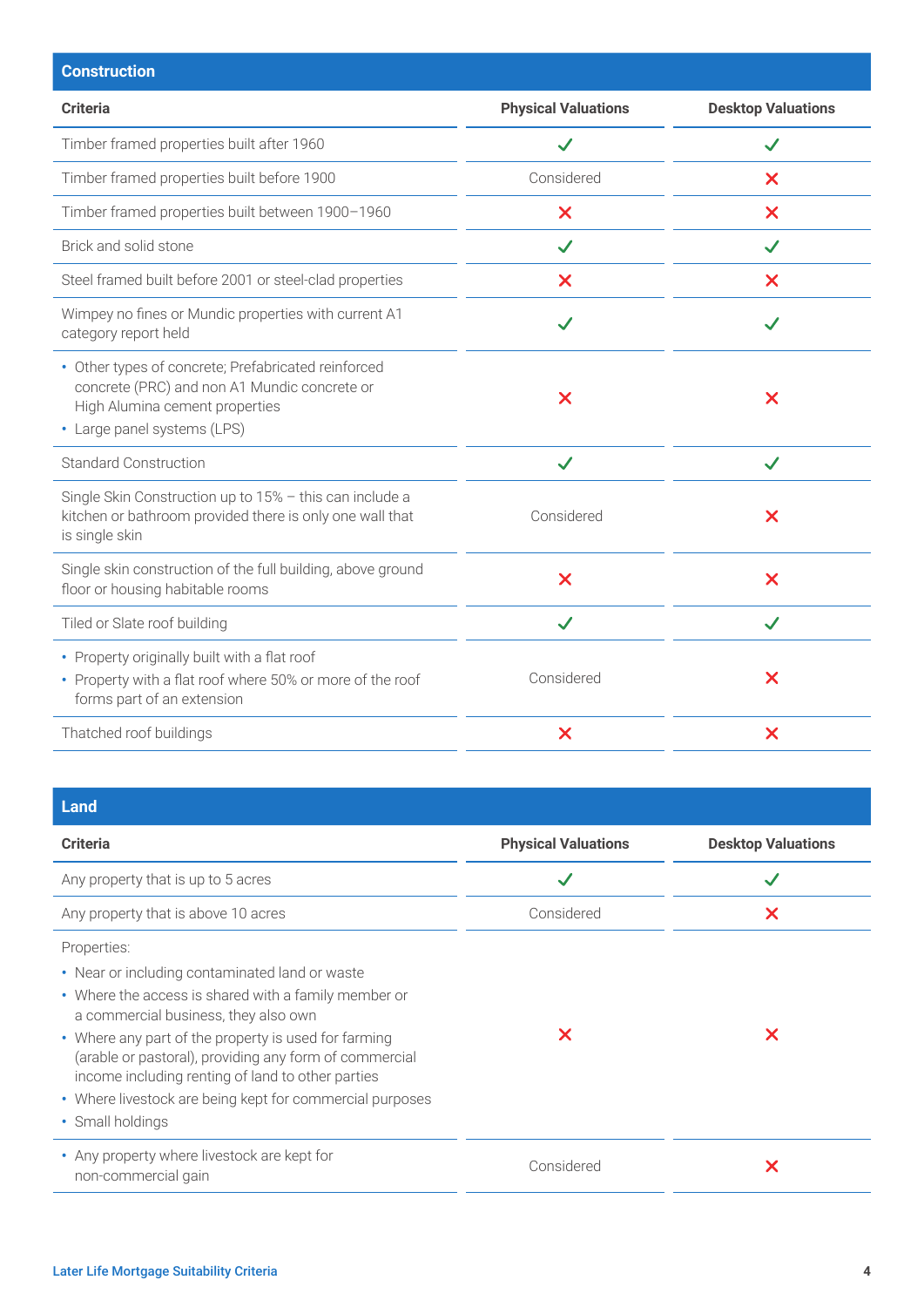| <b>Occupancy</b>                                                                                                                                                                                                                                                                                                                                                                                                                                                                                                                                                                     |                            |                           |
|--------------------------------------------------------------------------------------------------------------------------------------------------------------------------------------------------------------------------------------------------------------------------------------------------------------------------------------------------------------------------------------------------------------------------------------------------------------------------------------------------------------------------------------------------------------------------------------|----------------------------|---------------------------|
| <b>Criteria</b>                                                                                                                                                                                                                                                                                                                                                                                                                                                                                                                                                                      | <b>Physical Valuations</b> | <b>Desktop Valuations</b> |
| Up to two lodgers may reside in the property. A lodger is<br>a person who pays rent in return for accommodation<br>which includes sharing a kitchen, bathroom, and other<br>communal areas                                                                                                                                                                                                                                                                                                                                                                                           |                            |                           |
| If family or friends live in the property with the applicants,<br>they will need legal advice and must sign a deed of consent                                                                                                                                                                                                                                                                                                                                                                                                                                                        | Considered                 | Considered                |
| Where a tenancy agreement exists, or a lodger has<br>independent facilities                                                                                                                                                                                                                                                                                                                                                                                                                                                                                                          | $\bm{\times}$              | $\boldsymbol{\mathsf{x}}$ |
| If applicants share ownership of the property with a third<br>party (for example, the developer) they must have the third<br>party's interest discharged before completion                                                                                                                                                                                                                                                                                                                                                                                                           |                            |                           |
| Pre-emption for current market value                                                                                                                                                                                                                                                                                                                                                                                                                                                                                                                                                 | Considered                 | Considered                |
| Buy-back clause or pre-emption relating to the property<br>being sold                                                                                                                                                                                                                                                                                                                                                                                                                                                                                                                | $\bm{\times}$              | $\boldsymbol{\mathsf{x}}$ |
| Bed and Breakfast where the property has not been modified<br>and has no paid employees                                                                                                                                                                                                                                                                                                                                                                                                                                                                                              | Considered                 | $\boldsymbol{\mathsf{x}}$ |
| Commercial use at the property:<br>• The property must be occupied and used exclusively<br>by the applicant for their own business purpose<br>• The surveyor must be able to value the property on<br>a residential basis ignoring any business use<br>• The property must be capable of being sold as a standard<br>residence without extensive modification and expense.<br>• The surveyor must be aware of the full usage of the<br>property at the time of instruction<br>• The property must be wholly or predominantly classified<br>as residential under planning legislation |                            | $\boldsymbol{\mathsf{x}}$ |

| <b>Power of Attorney</b>                                                                                                                |                            |                           |
|-----------------------------------------------------------------------------------------------------------------------------------------|----------------------------|---------------------------|
| <b>Criteria</b>                                                                                                                         | <b>Physical Valuations</b> | <b>Desktop Valuations</b> |
| Property and Financial LPA submitted with ID and<br>Residency Proof for Attorney. Please refer to sales<br>support for further guidance |                            |                           |
| • Health and Welfare Lasting Power of Attorney or<br>Scottish equivalent<br>• Spousal LPA<br>• Same attorney acting for both applicants |                            |                           |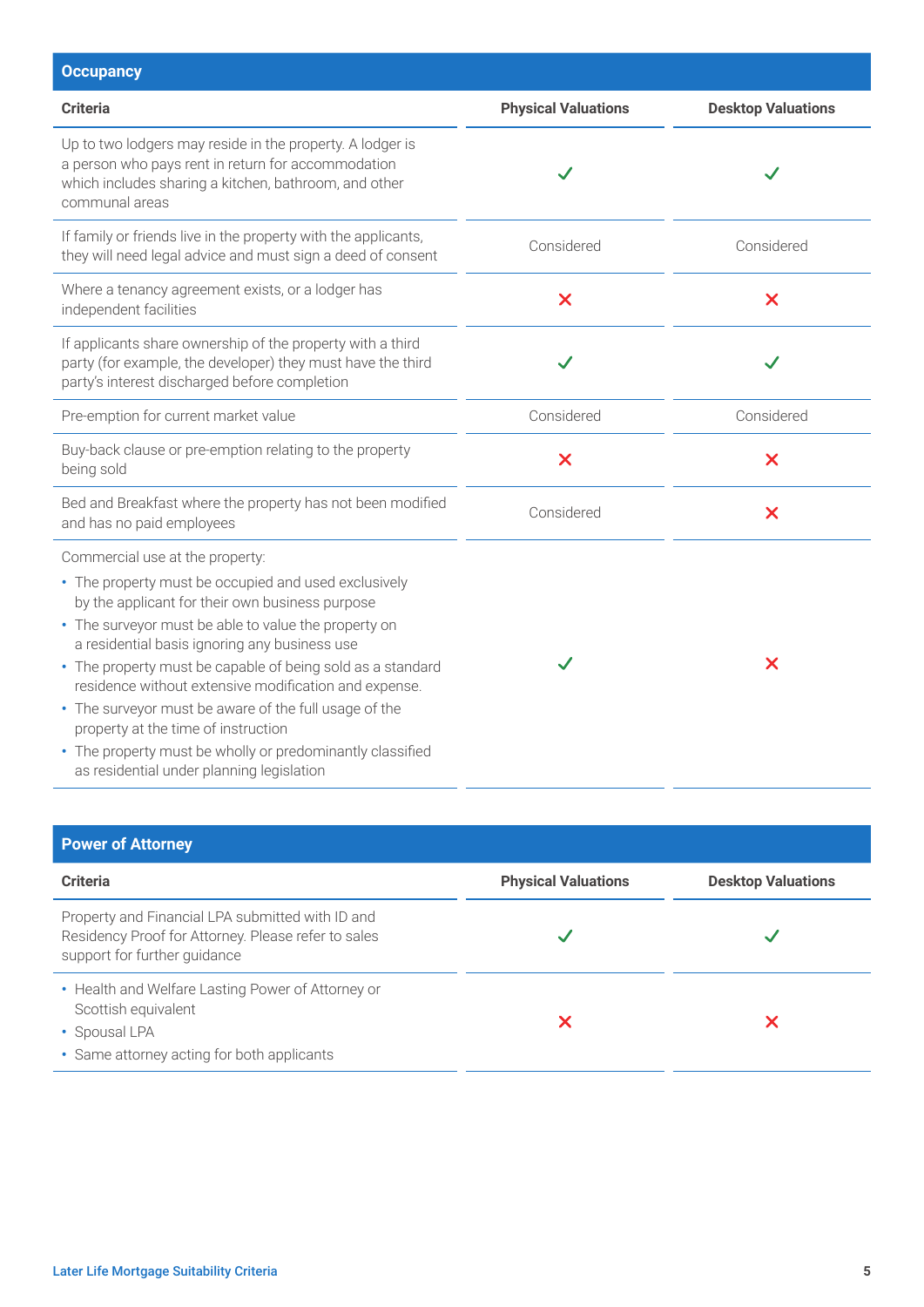| <b>Applicant Suitability</b>                                                                                                                                                                                                                                           |                                                                                                           |                                                                                         |
|------------------------------------------------------------------------------------------------------------------------------------------------------------------------------------------------------------------------------------------------------------------------|-----------------------------------------------------------------------------------------------------------|-----------------------------------------------------------------------------------------|
| <b>Criteria</b>                                                                                                                                                                                                                                                        | <b>Lifetime Mortgage</b>                                                                                  | <b>RIO Mortgage</b>                                                                     |
| Affordability assessed                                                                                                                                                                                                                                                 | N/A                                                                                                       | Please see RIO Lending Policy<br>(legalandgeneral.com/<br>lending-policy)               |
| Consider applicant suitability for valuation selection based<br>on Government Covid-19 Guidelines                                                                                                                                                                      | Refer to Property<br>Valuation Guide                                                                      | Refer to Property<br><b>Valuation Guide</b>                                             |
| Is this type of Valuation suitable for all customers?                                                                                                                                                                                                                  | Refer to Property<br>Valuation Guide                                                                      | Refer to Property<br>Valuation Guide                                                    |
| Applicants must be a minimum of 55 years and if two<br>applicants, the youngest must be a maximum of 90 years at<br>the time of application and complete within 6 months of the<br>youngest borrower turning 91                                                        |                                                                                                           |                                                                                         |
| Maximum number of two applicants                                                                                                                                                                                                                                       | $\checkmark$                                                                                              | $\checkmark$                                                                            |
| Applicants must own and reside in the property as their<br>main residence                                                                                                                                                                                              |                                                                                                           |                                                                                         |
| Applicants who are married or in a civil partnership<br>must apply in joint names. If the property is owned<br>by one of them, then the spouse or civil partner who<br>is not on the title deeds will need legal advice to be<br>added to the title deeds and mortgage | Unmarried cohabiting<br>partners are acceptable with<br>independent legal advice and<br>a Deed of Consent | Unmarried cohabiting<br>partners need to be<br>added to the title deeds<br>and mortgage |
| Applicants who have leased the property to any third party                                                                                                                                                                                                             | X                                                                                                         | $\boldsymbol{\mathsf{x}}$                                                               |
| For re-mortgages, at application at least one applicant must<br>have owned and lived in the property for at least 6 months                                                                                                                                             | N/A                                                                                                       | $\checkmark$                                                                            |
| Joint tenancy or tenants in common                                                                                                                                                                                                                                     | $\checkmark$                                                                                              |                                                                                         |
| Properties held in trust                                                                                                                                                                                                                                               | $\boldsymbol{\mathsf{x}}$                                                                                 | X                                                                                       |
| Applicants must be UK nationals. Foreign nationals must<br>have indefinite leave to remain in the UK. We may ask for<br>evidence of this.                                                                                                                              |                                                                                                           |                                                                                         |
| Credit and voters roll searches: incorporating a three-year<br>check on the applicant(s) address history will be carried out<br>on all applicants                                                                                                                      |                                                                                                           |                                                                                         |
| Missed Payments:                                                                                                                                                                                                                                                       | N/A                                                                                                       | • currently up to date with<br>credit commitments                                       |
| • secured loans and/or rental payments                                                                                                                                                                                                                                 | N/A                                                                                                       | • no missed payments in<br>last 12 months                                               |
|                                                                                                                                                                                                                                                                        | N/A                                                                                                       | • no more than one missed<br>payment in last 24 months                                  |
| • unsecured loans                                                                                                                                                                                                                                                      | N/A                                                                                                       | • max one missed payment<br>in last 12 months                                           |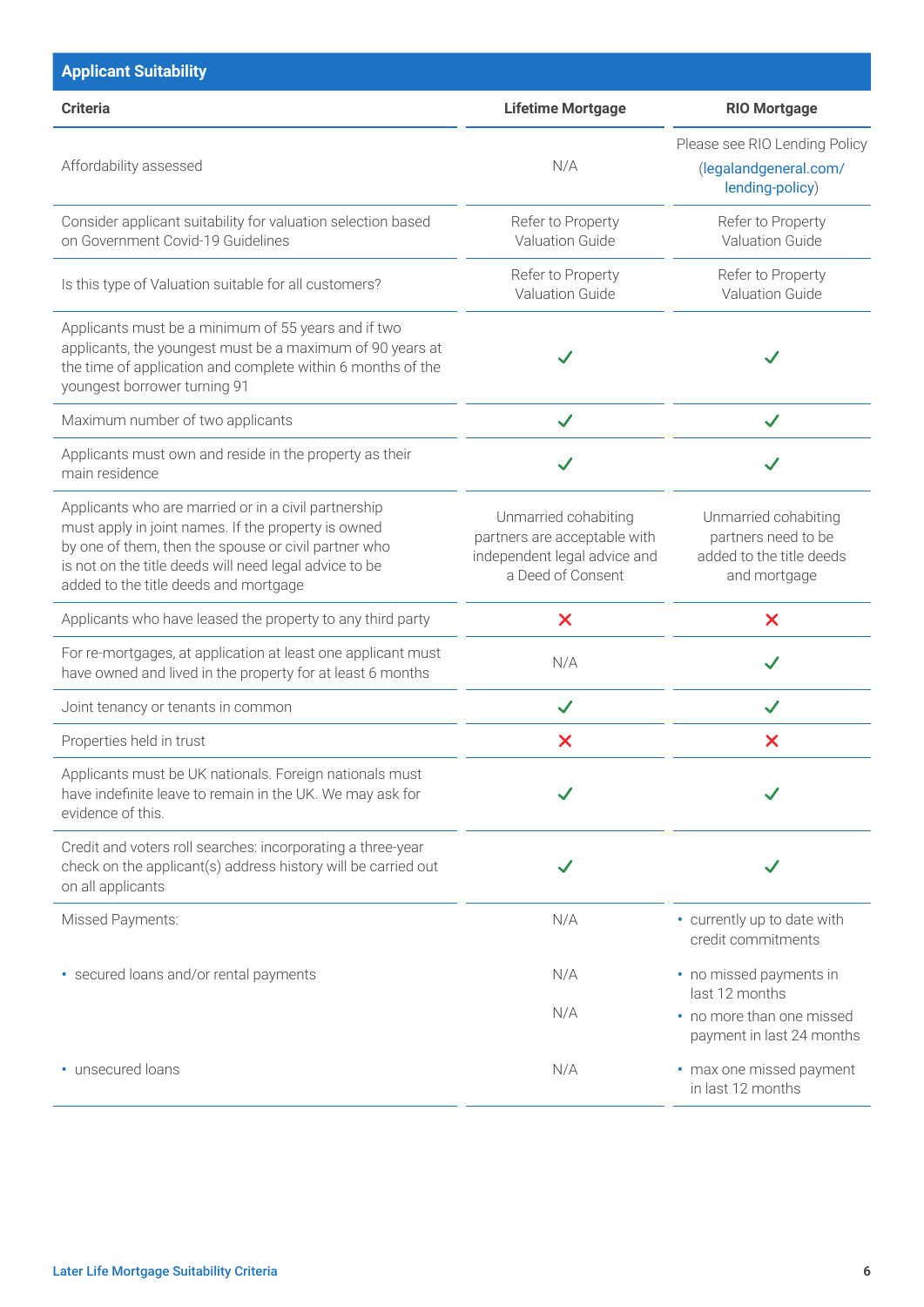| <b>Applicant Suitability continued</b>                                                   |                                                      |                                                                                                                                  |
|------------------------------------------------------------------------------------------|------------------------------------------------------|----------------------------------------------------------------------------------------------------------------------------------|
| <b>Criteria</b>                                                                          | <b>Lifetime Mortgage</b>                             | <b>RIO Mortgage</b>                                                                                                              |
| County Court Judgements                                                                  | Up to 4 CCJ's<br>(no unsatisfied<br>charging orders) | • Maximum 2<br>• Total amount <£500<br>• Registered more than<br>36 months ago<br>• Satisfied within 6 months<br>of registration |
| Defaults                                                                                 | N/A                                                  | Maximum one (registered<br>within last 36 months) total<br>amount not exceeding £150                                             |
| Bankruptcy/IVA/Sequestration                                                             | Discharged/satisfied<br>before application           | • Discharged/satisfied for a<br>minimum of 72 months<br>• No further adverse credit<br>since IVA                                 |
| Applicants with any arrears currently outstanding on any<br>credit commitments           | $\checkmark$                                         | $\overline{\mathsf{x}}$                                                                                                          |
| Applicants who have missed more than one unsecured<br>loan payment in the last 12 months | $\checkmark$                                         | $\overline{\mathsf{x}}$                                                                                                          |
| Debt Management Plan                                                                     | $\checkmark$                                         | If satisfied for at least<br>72 months                                                                                           |
| Applicants who have had a Re-Possession take place                                       | $\boldsymbol{\mathsf{x}}$                            | X                                                                                                                                |
| Debt Consolidation                                                                       | $\checkmark$                                         | Up to £30,000                                                                                                                    |
| Applicants who have taken out a Payday Loan or<br>Home Credit Loan                       |                                                      | $\bm{\times}$                                                                                                                    |

**It is not possible to list all applicant and property types. We may consider or decline applicants or properties not listed here. PLEASE NOTE: Our underwriter's decision is final.**